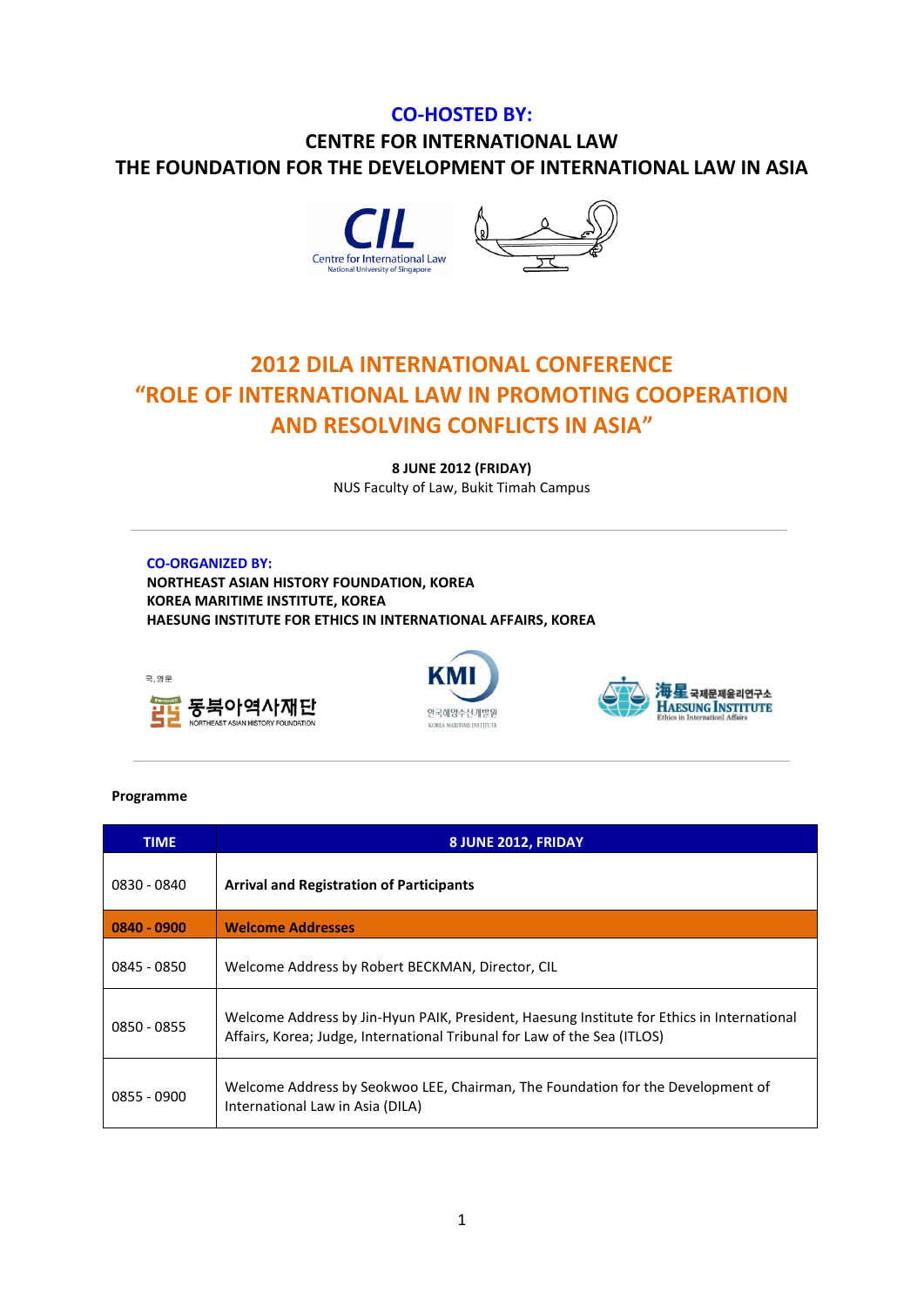| 0900 - 1030 | <b>Session 1: NORTHEAST ASIA</b>                                                                                                                                                                                                                                            |
|-------------|-----------------------------------------------------------------------------------------------------------------------------------------------------------------------------------------------------------------------------------------------------------------------------|
| 0900 - 0945 | Chairperson:<br>Jin-Hyun PAIK, Judge, International Tribunal for Law of the Sea (ITLOS)                                                                                                                                                                                     |
|             | <b>Presentation by Paper Author:</b>                                                                                                                                                                                                                                        |
|             | The Legal Assessment of the Illegal Fishing Activities of Chinese Fishing Vessels,<br>1.<br>Seokwoo LEE, Professor, Inha University Law School, Korea and Young Kil PARK,<br>Senior Researcher, Korea Maritime Institute (KMI), Korea                                       |
|             | The Role of International Law in Resolving Conflict between the Republic of Korea<br>2.<br>and Democratic People's Republic of Korea, Hee Eun LEE, Professor, Handong<br>International Law School, Korea                                                                    |
|             | Post-war Japanese Compensation in East Asia from the Viewpoint of Historical<br>3.<br>Truth and International Law, Sang-Gu NAM, Research Fellow, Northeast Asian<br>History Foundation, Korea and Seehwan DOH Research Fellow, Northeast Asian<br>History Foundation, Korea |
|             | 4. Effect of Legal Issues, Actual or Implicit, upon the Work of the CLCS: Suspensive or<br>without Prejudice?, Bing Bing JIA, Professor, Tsinghua University Law School, China                                                                                              |
| 0945 - 1000 | <b>Comments by Discussant:</b><br>Xinjun ZHANG, Associate Professor, Tsinghua University Law School, China<br>Jee Hyun CHOI, Senior Researcher, Korea Maritime Institute (KMI), Korea                                                                                       |
| 1000 - 1030 | <b>Discussion</b>                                                                                                                                                                                                                                                           |
| 1030 - 1100 | <b>Coffee Break</b>                                                                                                                                                                                                                                                         |
| 1100 - 1230 | <b>Session 2: SOUTHEAST ASIA</b>                                                                                                                                                                                                                                            |
| 1100 - 1145 | <b>Chairperson:</b>                                                                                                                                                                                                                                                         |
|             | Robert Beckman, Director, CIL                                                                                                                                                                                                                                               |
|             | <b>Presentations by Paper Author:</b>                                                                                                                                                                                                                                       |
|             | International Law as Political Instrument: The Experience of Indonesia, Juwana<br>1.<br>HIKMAHANTO, Professor, Faculty of Law, Universitas Indonesia, Indonesia                                                                                                             |
|             | Thailand's Measures to Combat Terrorism, Kitti JAYANGAKULA, Professor, School<br>2.<br>of Law, Eastern Asia University, Thailand                                                                                                                                            |
|             | Internal and External Conflict Resolution: A Comparison between Aceh and the<br>3.<br>South China Sea, Dr. Hasjim DJALAL                                                                                                                                                    |
| 1145-1200   | Comments by Discussant: Tara DAVENPORT, Research Fellow, CIL                                                                                                                                                                                                                |
| 1200-1230   | <b>Discussion</b>                                                                                                                                                                                                                                                           |
| 1230 - 1400 | Lunch                                                                                                                                                                                                                                                                       |